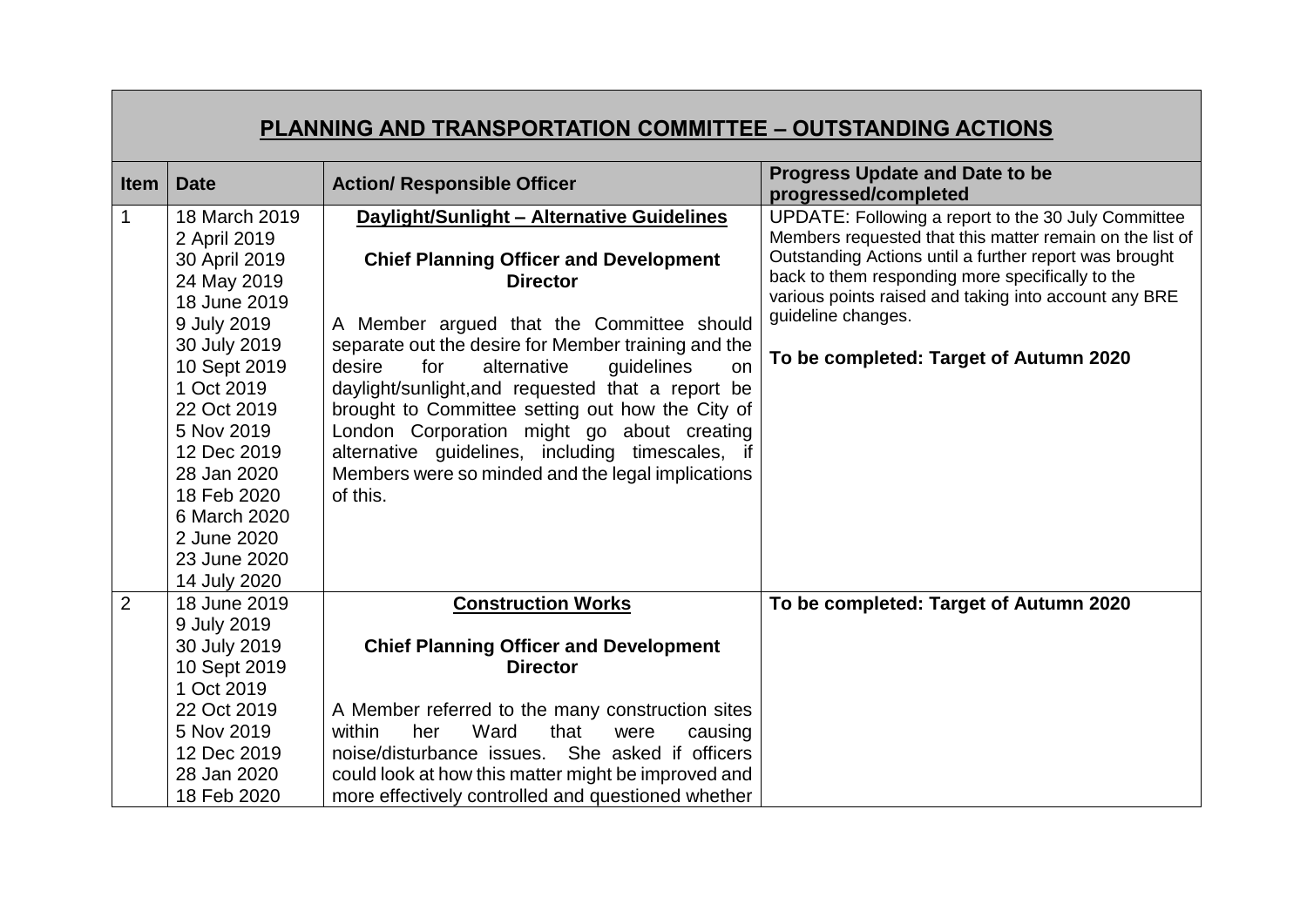|   | 6 March 2020 | any restrictions could be placed on construction     |                                                  |
|---|--------------|------------------------------------------------------|--------------------------------------------------|
|   | 2 June 2020  | when applications were first approved/granted        |                                                  |
|   | 23 June 2020 | consent.                                             |                                                  |
|   | 14 July 2020 |                                                      |                                                  |
|   |              | The Chair reiterated that Members had also           |                                                  |
|   |              | requested, at the last meeting of this Committee,    |                                                  |
|   |              | that Officers consider what powers, if any, might be |                                                  |
|   |              | used with regard to construction time periods and    |                                                  |
|   |              | how construction in any given area might 'dovetail'. |                                                  |
| 3 | 6 March 2020 | <b>Member Training</b>                               | To be completed: Target of Autumn 2020 (draft    |
|   | 2 June 2020  |                                                      | programme/budget for training?)                  |
|   | 23 June 2020 | <b>Chief Planning Officer and Development</b>        |                                                  |
|   | 14 July 2020 | <b>Director / Director of the Built Environment</b>  |                                                  |
|   |              |                                                      |                                                  |
|   |              | A Member questioned whether there would be           |                                                  |
|   |              | further training provided on Daylight/Sunlight and   |                                                  |
|   |              | other relevant planning matters going forward. She   |                                                  |
|   |              | stated that she was aware that other local           |                                                  |
|   |              | authorities offered more extensive training and      |                                                  |
|   |              | induction for Planning Committee members and         |                                                  |
|   |              | also requested that those sitting on the Planning    |                                                  |
|   |              | Committee signed dispensations stating that they     |                                                  |
|   |              | had received adequate training.                      |                                                  |
|   |              |                                                      |                                                  |
|   |              | The Chair asked that the relevant Chief Officers     |                                                  |
|   |              | consider how best to take this forward. He also      |                                                  |
|   |              | highlighted that the request from the Town Clerk to  |                                                  |
|   |              | all Ward Deputies seeking their nominations on to    |                                                  |
|   |              | Ward Committees states that Members of the           |                                                  |
|   |              | Planning & Transportation Committee are expected     |                                                  |
|   |              | to undertake regular training.                       |                                                  |
|   |              |                                                      |                                                  |
| 4 | 23 June 2020 | <b>Barbican and Golden Lane Conservation Area</b>    | UPDATE: The Interim Chief Planning Officer and   |
|   | 14 July 2020 | <u>SPD</u>                                           | Development Director reported that Officers were |
|   |              |                                                      | scheduling to bring this matter to Committee in  |